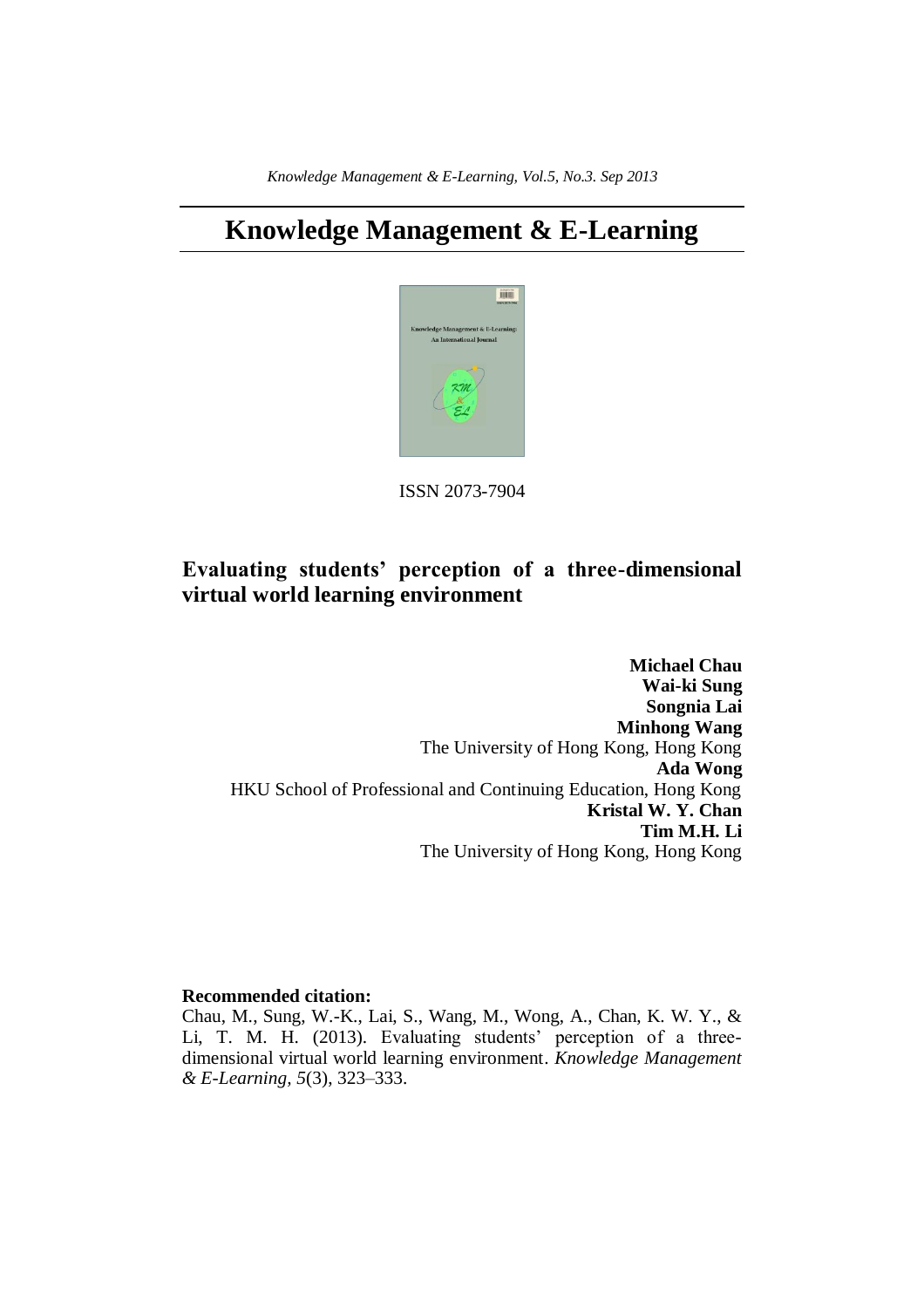## **Evaluating students' perception of a three-dimensional virtual world learning environment**

## Michael Chau\*

School of Business, Faculty of Business and Economics The University of Hong Kong, Hong Kong E-mail: mchau@business.hku.hk

### Wai-ki Sung

Faculty of Architecture The University of Hong Kong, Hong Kong E-mail: h9508355@connect.hku.hk

## Songnia Lai

School of Business, Faculty of Business and Economics The University of Hong Kong, Hong Kong E-mail: songnialai@gmail.com

## Minhong Wang

Faculty of Education The University of Hong Kong, Hong Kong E-mail: magwang@hku.hk

### Ada Wong

Institute for China Business HKU School of Professional and Continuing Education, Hong Kong E-mail: isada98@gmail.com

## Kristal W. Y. Chan

School of Business, Faculty of Business and Economics The University of Hong Kong, Hong Kong E-mail: kristal@connect.hku.hk

## Tim M.H. Li

Department of Social Work and Social Administration, Faculty of Social Sciences The University of Hong Kong, Hong Kong E-mail: h0716269@graduate.hku.hk

\*Corresponding author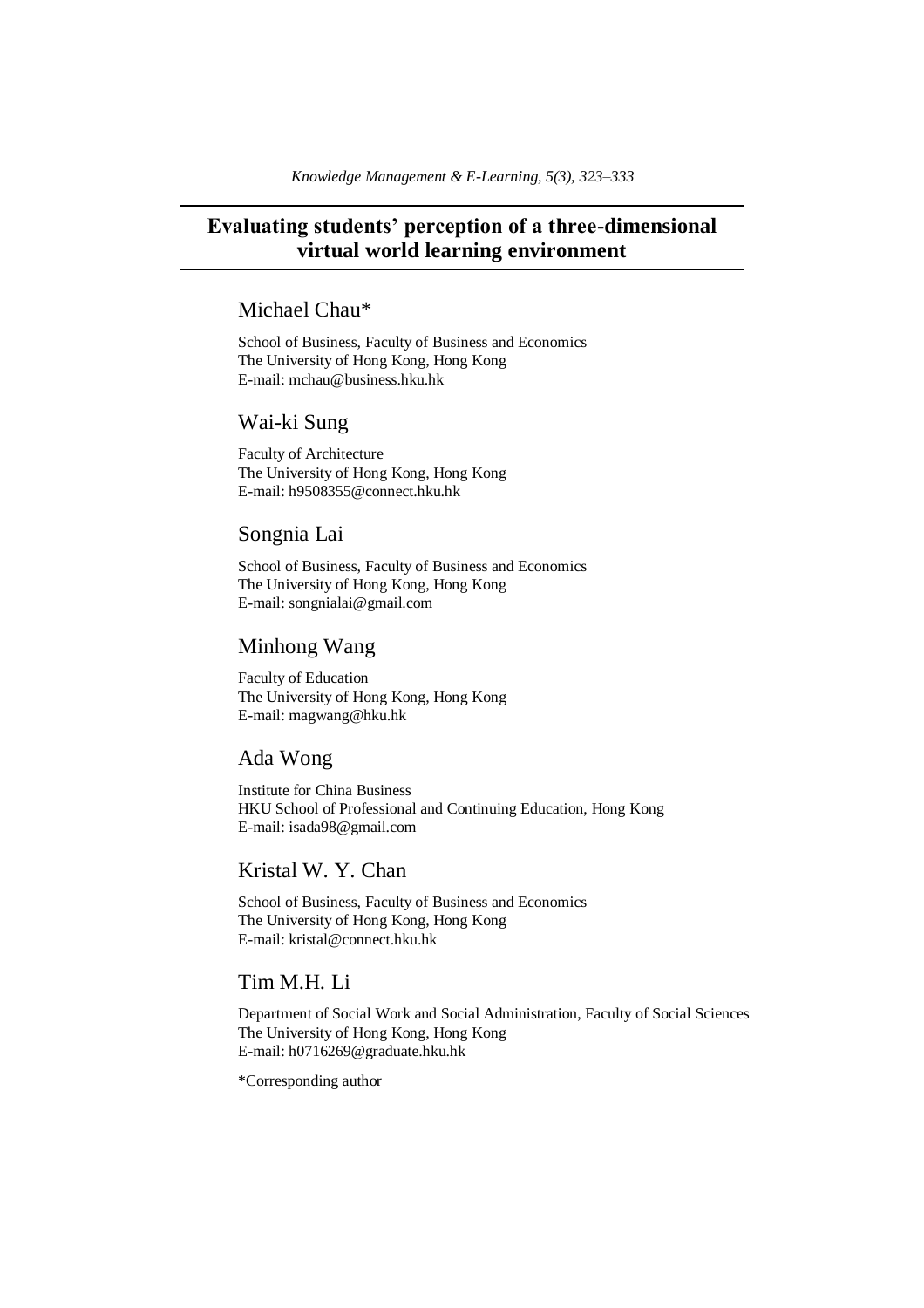**Abstract:** Three-dimensional virtual environments have gained wide popularity due to improvement in graphic rendering technology and networking infrastructure. Many education institutions have been trying to leverage the potential of 3D virtual environments in their application in education. In this research, we aim to evaluate the students' perception of virtual environments in teaching and learning activities. We set up a virtual classroom, where a short presentation was delivered to students through virtual projectors in Second Life, the most widely adopted 3D virtual environment. The students filled in a questionnaire after the class. We found that the students gave a statistically higher evaluation to 3D virtual environments in terms of satisfaction and enjoyment, while comparable scores between 3D and traditional learning environment in terms of concentration, perceived usefulness, and learning and understanding were obtained. Our results show that virtual learning environment is of great potential in e-learning. Some recommendations in using the virtual environment for learning activities are given.

**Keywords:** Second life; Three-dimensional; Virtual learning environment; e-Learning; Perception

**Biographical notes**: Michael Chau is an associate professor in the School of Business, Faculty of Business and Economics at the University of Hong Kong. He received a Ph.D. degree in management information systems from the University of Arizona and a B.Sc. degree in computer science and information systems from the University of Hong Kong. His current research interests include information retrieval, web mining, data mining, social media, electronic commerce, and security informatics. He is the author of more than 100 articles and has been ranked as the #14 most productive researcher in the field of information science in the period 1998-2007 in a research productivity study. More information can be found at [http://www.business.hku.hk/~mchau/.](http://www.business.hku.hk/~mchau/)

Wai-ki Sung is a Ph.D. student in the Faculty of Architecture at the University of Hong Kong. She received a M.Sc. degree in management information systems from the University of Arizona and a B.Eng. degree in industrial and manufacturing systems engineering from the University of Hong Kong. Her research interests include safety knowledge management, Web 2.0 applications, e-learning, and human computer interaction.

Songnia Lai is an undergraduate student of the University College Birmingham in Marketing Management and a research assistant at the University of Hong Kong. Her research interests include virtual learning, social networking, and entertainment.

Dr. Maggie Minhong Wang is an Associate Professor in the Faculty of Education, the University of Hong Kong. She has been involved in multiple disciplinary research in the areas of technology-enhanced learning, complex problem solving and learning, knowledge management, adult learning and human performance, and artificial intelligence. She has published papers in Computers & Education, Information & Management, IEEE Transactions on Education, Educational Technology & Society, Innovations in Education & Teaching International, Expert Systems with Applications, Knowledge-based Systems, Journal of Knowledge Management, among others. She is the Editorin-Chief of Knowledge Management and E-Learning and Associate Editor of Information & Management. She also serves on the editorial board of several international journals including Educational Technology Research and Development, and Educational Technology & Society. More details can be found a[t http://web3.edu.hku.hk/magwang/.](http://web3.edu.hku.hk/magwang/)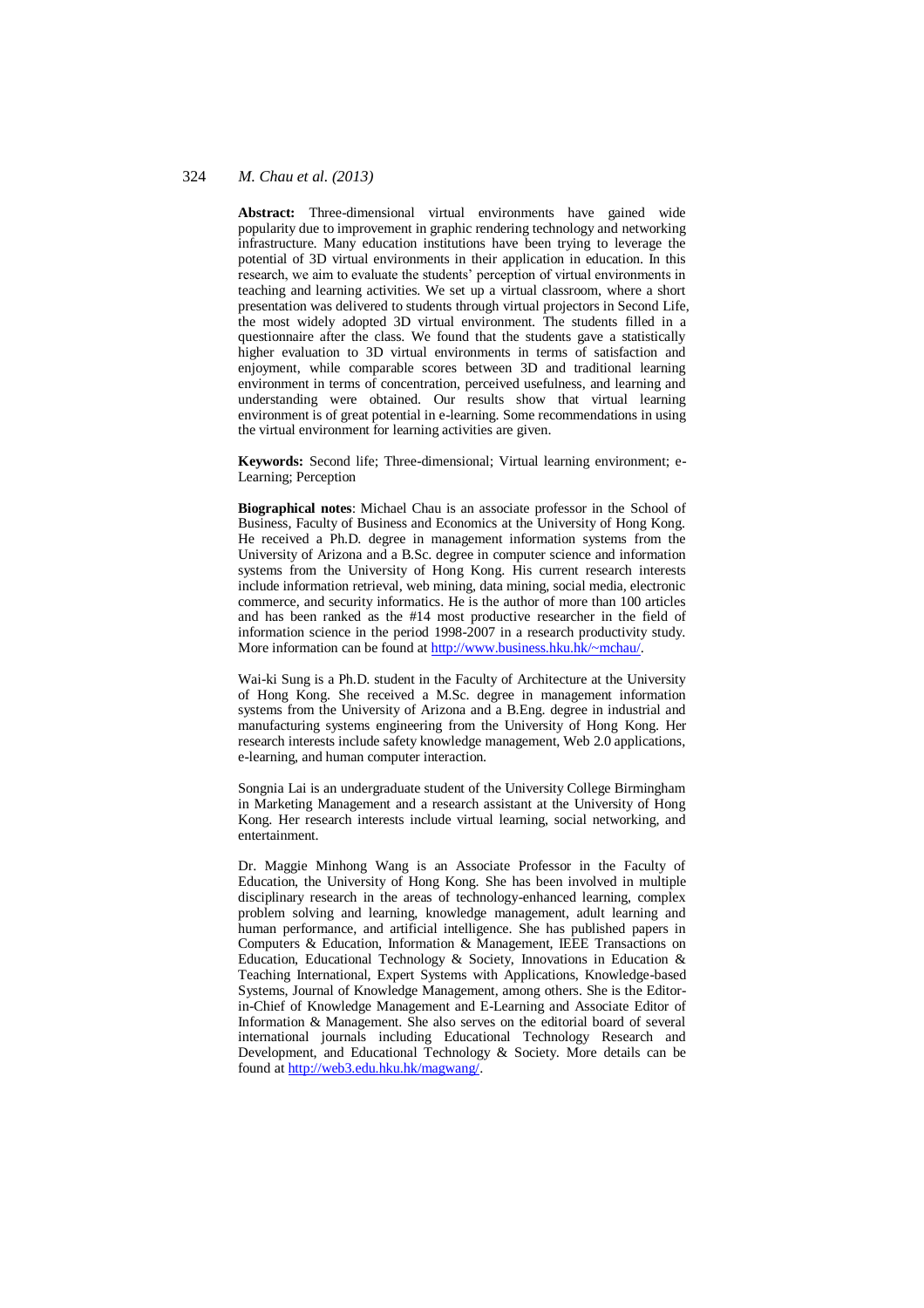Ada Wong is a Senior Programme Director and College Principal Lecturer at the Institute for China Business, SPACE, the University of Hong Kong. She received a Ph.D. degree from the Warwick Business School at the University of Warwick in the UK. Her current research interests include ERP implementation, project management, mobile user interface, information systems strategic planning, business intelligence, information systems security and control.

Kristal W. Y. Chan was a research assistant and received a B.B.A. degree in information systems from the University of Hong Kong. Her research interests include virtual environment and e-learning.

Tim M. H. Li is a Ph.D. student at the Department of Social Work and Social Administration at the University of Hong Kong. He received an M.Sc. and a B.Eng. degree in computer science from the University of Hong Kong. His current research interests include Internet-based intervention, e-learning, social network, data mining, psycholinguistics and mental health. His research has appeared in journals such as *Journal of Medical Internet Research* and *Decision Support System*. He has been a teaching assistant in computer science and mental health course.

#### **1. Introduction**

The advancement of 3D graphic rendering technology and networking infrastructure has made 3D virtual environment one of the most popular trends in the technology world. The worldwide success of 3D virtual environment such as Second Life and World of Warcraft shows the ultimate potential for entertainment and leisure purpose. The number of users in 3D virtual environment kept increasing in recent years due to the popularity of 3D games (Kumar et al., 2008).

A computer-generated virtual world is an environment that makes use of 3D graphics and objects to create a virtual environment that resembles the real world (Mennecke et al., 2007). Users can create virtual characters known as "avatars" to represent themselves in a virtual world and engage in different kinds of activities. Virtual environments allow multi-channel communications. With the advancement of networking technology, interactions within virtual worlds are not restricted to text contents only. Users can communicate with others using voice or simple gesture presented by the avatars. It has been suggested that the multi-channel expressive communications in a virtual world could improve users' communication and convey of emotional messages in a more realistic setting (Carey, 2007).

The use of virtual environments for educational purpose has recently gained more research attention (Tang, Lan, & Chang, 2012). Virtual environment has great potential to be a revolutionary educational platform given its various unique features (Chau et al., 2013). In fact, many educational institutions have put up their educational materials in the virtual world for teaching and learning activities. Many schools have built virtual campuses inside virtual worlds, such as New York University, Nottingham University, Ohio University, Princeton University, Stanford University, University of Florida, University of Southern California, University of Notre Dame, and Virginia Tech, among others (SimTeach, 2011).

Despite the fact that many educational institutions and universities have started research and trial on the use of virtual environment for educational purpose, there are few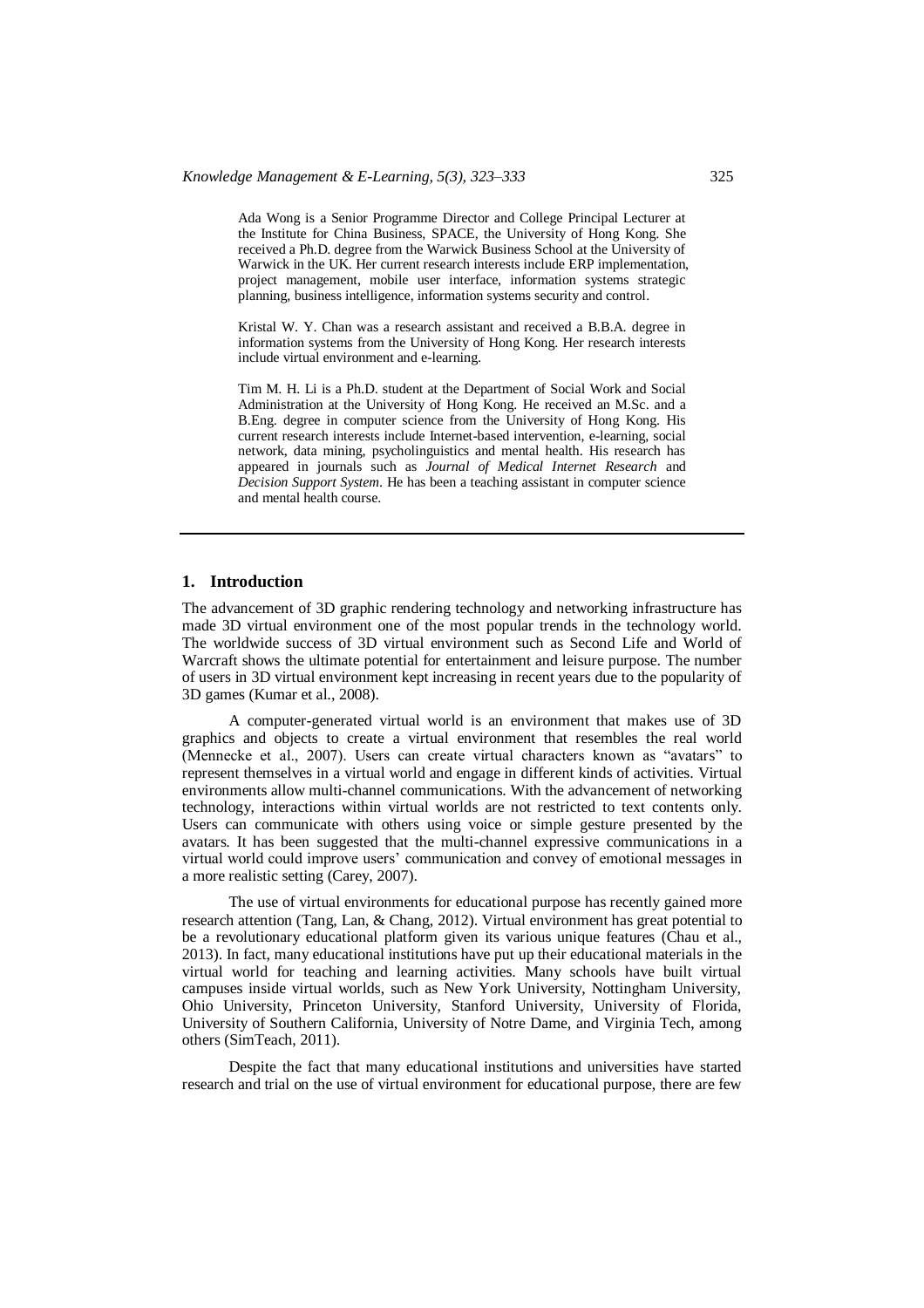evaluation studies in this area. Therefore it is important to evaluate students' experience in the use of 3D virtual world environment for learning activities.

#### **2. Background**

#### *2.1. Virtual world learning*

The technology advancement in network infrastructure and graphics technology in recent years has made virtual world learning more feasible. Nowadays, virtual world learning has been increasingly popular at the worldwide level. The unlimited possibility and the unique advantages of virtual world learning have attracted a lot of research attention. According to SimTeach (2011), many educational institutions have already set up learning platform in virtual worlds to explore the potential of this innovative educational medium.

Virtual world learning utilizes rich 3D graphics to create a game-like learning environments for users. Today's generation of university students grow up in a digital world with smartphones, the Internet, computers, and video games (Li, Chau, Wong, Lai, & Yip, 2013). These "Digital Natives" are very familiar with the latest information technologies. The rich use of multimedia and communication is believed to be beneficial to the learning process of students in virtual world environments. Various studies have reported that virtual environments can motivate students to engage in learning activities and achieve satisfactory results (Asgari & Kaufman, 2004; Reis, Escudeiro, Escudeiro, 2010; Yang, Zhang, & Bridges, 2012; Malik et al., 2011). As suggested by Tashiro and Dunlap (2007), 3D virtual worlds like Second Life can model the real world better than text-based or 2D environment, and thus enhance the realism, which could in return leads to better student engagement in learning activities. Moreover, the use of innovative education media could encourage learners to better collaborate and communicate, forming an effective and supportive learning environment (Bronack et al., 2008). The game-like environment of virtual world provides an immersive environment for users to customize and personalize the learning experience according to their needs (De Freitas  $\&$ Yapp, 2005). The virtual environment also provides users an educational platform of higher learning autonomy (Field, 2007).

Using 3D virtual worlds in teaching and learning has several advantages (Boulos, Hetherington, & Wheeler, 2007; Tashiro & Dunlap, 2007; Zhu, Wang, & Jia, 2007). First, students can participate in learning activities from anywhere. This can facilitate distance learning of students from their home or anywhere else. Virtual world learning has created a new way of distance learning. There are various ways of distance learning in the past, including textbooks, graphics, audio recording, and videos. However, the use of virtual world in distance learning could provide real-time interaction and collaboration among the users (Dickey, 2005). Virtual world as an educational learning platform provides a social space with interaction and communication, which is crucial to improving education (Berge & Collins, 1995). It has been reported that the use of virtual world as a distance learning platform gives satisfying and promising results to learning (Ritzema & Harris, 2008).

In addition, students can navigate the virtual learning space easily by "flying" and "teleporting" inside the virtual world without any physical constraints. This allows students to switch between different learning activities more quickly and hence engage in more such activities. Moreover, instructors and students can meet and interact more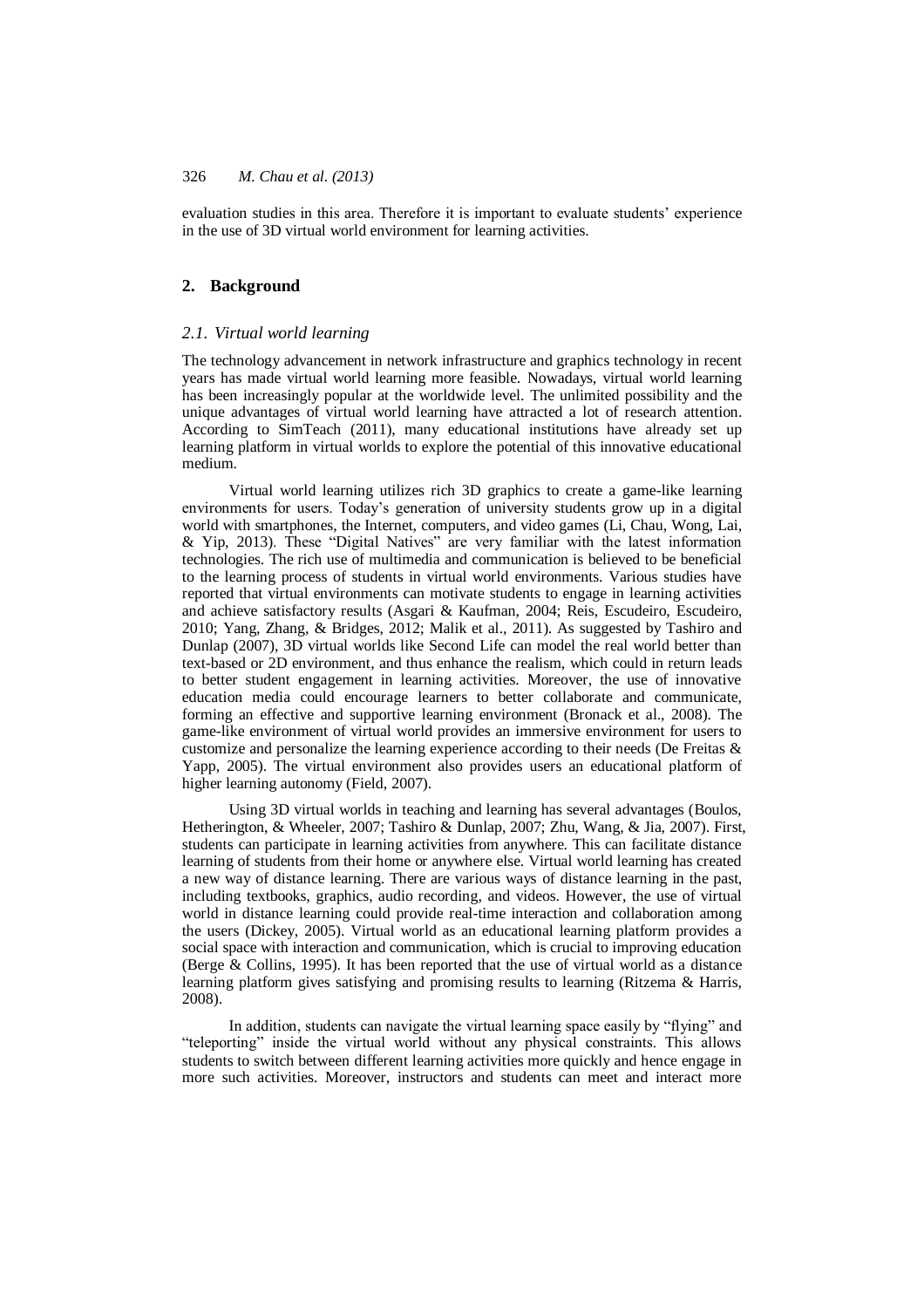easily. It is also possible for different groups of students around the globe to meet inside the virtual world to engage in educational activities (e.g., cultural exchange). Compared with other online media like emails or instant messaging, virtual worlds allow users to have better interaction like movements and gestures.

The virtual world environment can also simulate the real world and allows students to experiment with different concepts without doing real harm. For example, physics students can see a rocket from inside out and even create new designs; medical students can experiment with surgery operations (John, 2007). Besides, students can learn from simulation where the real task is inaccessible due to barriers of travel, time, or cost. The learning opportunity for students can be increased (Getchell, Miller, Nicoll, Sweetman, & Allison, 2010) and students can get better hands-on learning experience in these tasks (Chau, Huang, & Chen, 2003; Chau & Wong, 2010; Chau, Wong, Zhou, Qin, & Chen, 2010; Chen, Li, Chau, Ho, & Tseng, 2009). Furthermore, the virtual environment also improves students' fantasy and imagination. The "game" nature of virtual worlds may also have a positive impact on students' motivation and engagement in the learning activities (Marty & Carron, 2011).

#### *2.2. User experience and learning*

User experience in the virtual world platform is one of the important factors to determine the quality of learning. The adoption of virtual world platform for educational purposes brings several advantages to the learning experience. The rich environment of virtual world provides students with engaging experience (Bronack, Riedl, Tashner, & Greene, 2006). However, problems such as difficulties in navigation and using 3D interfaces are often present in the adoption of virtual reality technologies in educational environment (Chau et al., 2013; De Lucia, Francese, Passero, & Tortora, 2009). Some students who have high computer self-efficacy and capability may find it easy to manage in the virtual environment but some may need a longer time. These problems may therefore reduce the learning time of students. Furthermore, it has been suggested that some students may not enjoy online interaction so they may have anxiety about learning in Second Life (Baker, Wentz, & Woods, 2009). Thus, it is important to examine students' perception on virtual learning experience compared to traditional classroom learning.

Moreover, as shown in previous studies, technical issues such as slow connection may significantly impede the user experience in the virtual world educational platform (De Freitas, Rebolledo-Mendez, Liarokapis, Magoulas, & Poulovassilis, 2010). Slow connection may lead to communication delay in the learning environment. For example, the delay incurred may lead multiple overlapping conversations in discussions as students may type out comments and responses simultaneously (Baker, Wentz, & Woods, 2009). This may make the discussions in the virtual learning environment complicated and confusing. In addition to high speed network, high-quality hardware such as high-end graphics card and high screen resolution are also crucial to providing high-quality 3D animations. Technology in the way may affect the perception of the learning experience.

There are some studies that evaluate the user experience in the virtual world environment. In the work of De Lucia, Francese, Passero, and Tortora (2009), user experience was evaluated in four aspects: presence, communication, awareness and comfort. A four dimensional framework is developed by De Freitas and colleagues (2010) to evaluate the efficacy of virtual world educational platform and representation, which includes fidelity, interactivity and immersion. However, these studies mainly focus on the evaluation of virtual world educational platform. There are few studies that compare the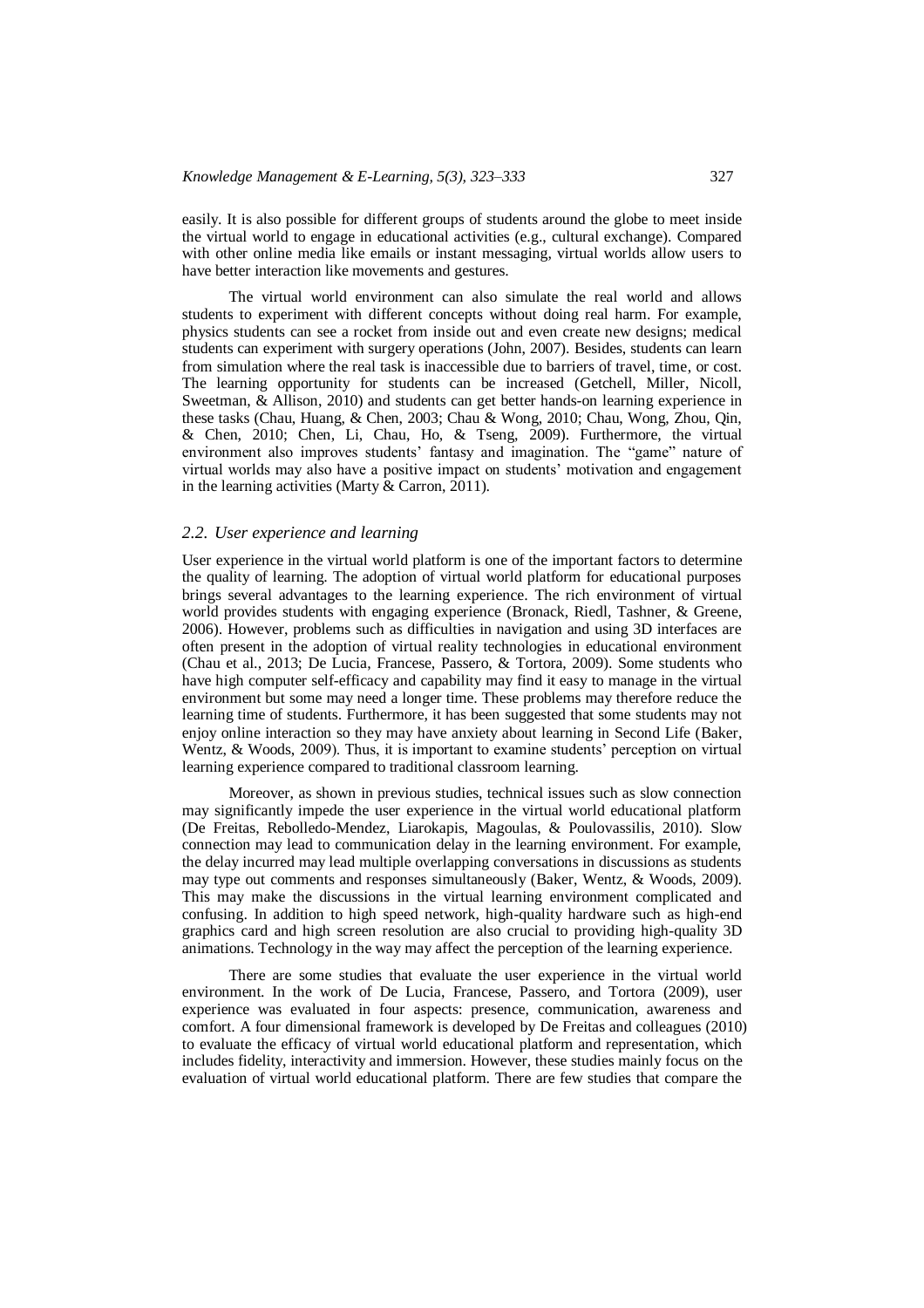user experience in virtual world educational platform with the traditional classroom learning.

#### **3. Research questions**

In this research we aim to answer the following research questions:

1. Do students perceive better usefulness, satisfaction, and enjoyment when using virtual worlds for learning activities compared with traditional classroom learning?

2. Do students have a lower level of control and concentration when using virtual worlds for learning activities compared with traditional classroom learning?

3. Do students achieve better learning and understanding when using virtual worlds for learning activities compared with traditional classroom learning?

#### **4. Methodology**

We conducted the study with three different courses taught in two semesters at a university in Asia. These courses included both freshmen courses and senior-level courses in business and education. A one-hour regular class time was used for the study. Instead of learning in a traditional classroom, students were asked to enter a virtual classroom in Second Life [\(www.secondlife.com\)](http://www.secondlife.com/). As mentioned, Second Life is one of the most popular virtual world platforms for educational purpose. Users could freely download the client software and register an avatar inside Second Life. Educational institutions could rent a piece of "land" in Second Life and set up virtual world classrooms or even a campus inside. Second Life and other educational institutions have provided resources for educators to develop their own educational platforms. Code-free development tools are provided for users to develop objects for educational purpose. Many universities and educational institutions have developed their own educational platform on the Second Life and there are more than 150 universities or educational institutions in Second Life in 2011 (SimTeach, 2011).

We provided students a brief introduction to Second Life, and showed them the registration of user account, creation of avatars, and navigation within the virtual environment. Students then spent about 45 minutes for learning in Second Life. This kind of e-learning study in classroom settings can significantly reduce the dropout rate (Hoic-Bozic, Mornar, & Boticki, 2009).

Instructors have an important role on facilitating students' learning experience in virtual world learning (Gaudioso, Hernandez-del-Olmo, & Montero, 2009). In the study, the instructor gave a presentation in Second Life by going through a set of slides through the virtual projector there (see Fig. 1). We designed and developed the virtual classroom on our virtual campus in the Second Life environment (see Fig. 2).

After this virtual teaching session, the students were asked to fill in a questionnaire to compare their experience in Second Life with the traditional classroom environment. The questionnaire included items related to our measures, namely satisfaction, enjoyment, concentration, control, perceived usefulness, and learning and understanding, in both the virtual learning environment and the traditional learning environment. Participants were asked to give their responses to the following items on a 7-point Likert scale  $(1 =$  strongly disagree;  $7 =$  strongly agree) on both 3D virtual learning environment and traditional classroom learning environment.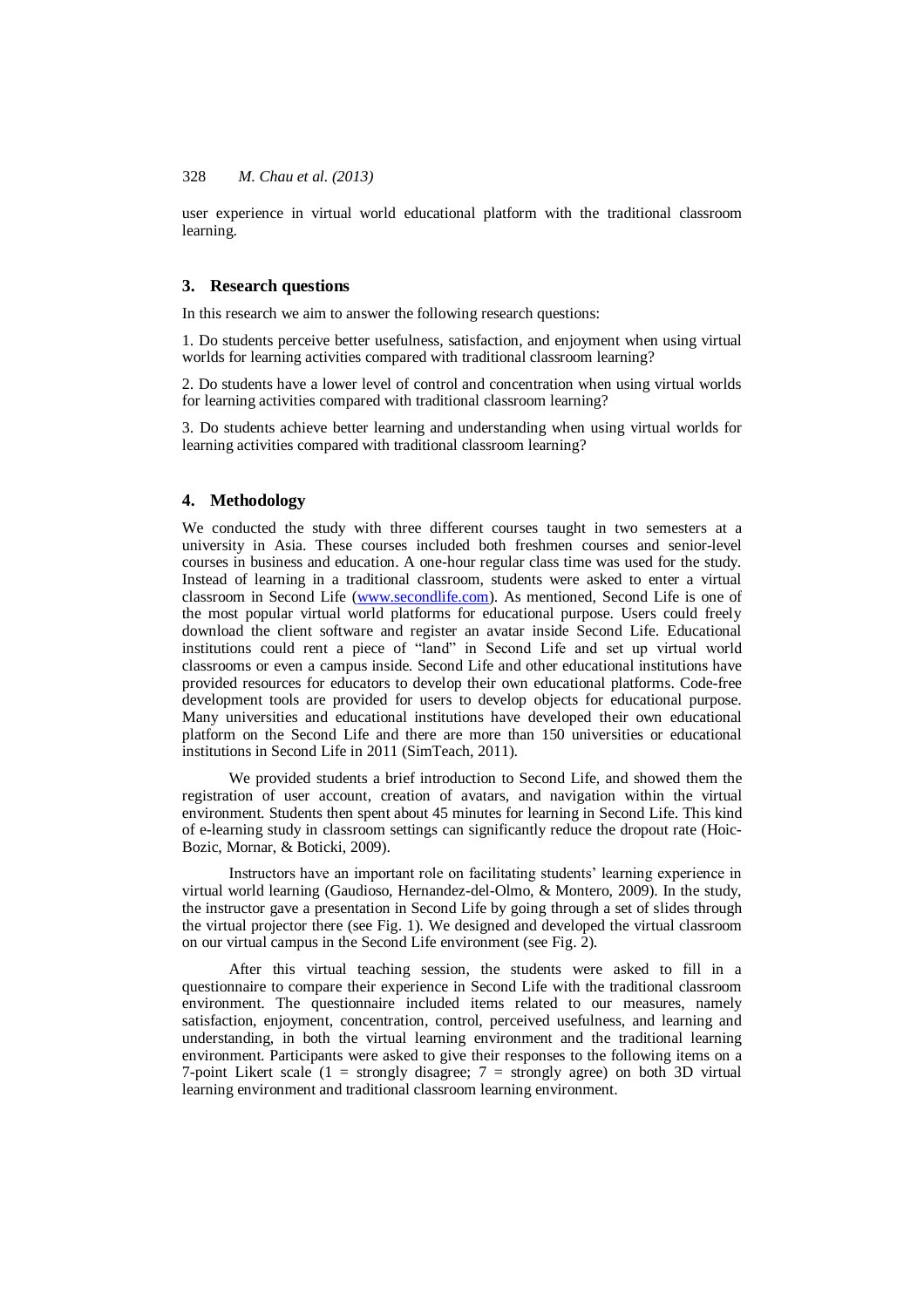Eighty-two complete responses were received and the data were analyzed. Twotailed t-tests were conducted to see whether there was significant difference in the measures between the virtual world learning environment and the traditional learning environment.



**Fig. 1.** Virtual classroom set up in Second Life



**Fig. 2.** Virtual campus set up in Second Life

#### **5. Data analysis and discussions**

The data are summarized in Table 1. In general, our results show that students gave higher scores to satisfaction, enjoyment, and concentration to the 3D virtual world learning environment and higher scores to control, perceived usefulness, and learning and understanding to the traditional learning environment. Out of these six comparisons, three of them (i.e., satisfaction, enjoyment, and control) are statistically significant. In the following, we discuss each measure in more detail.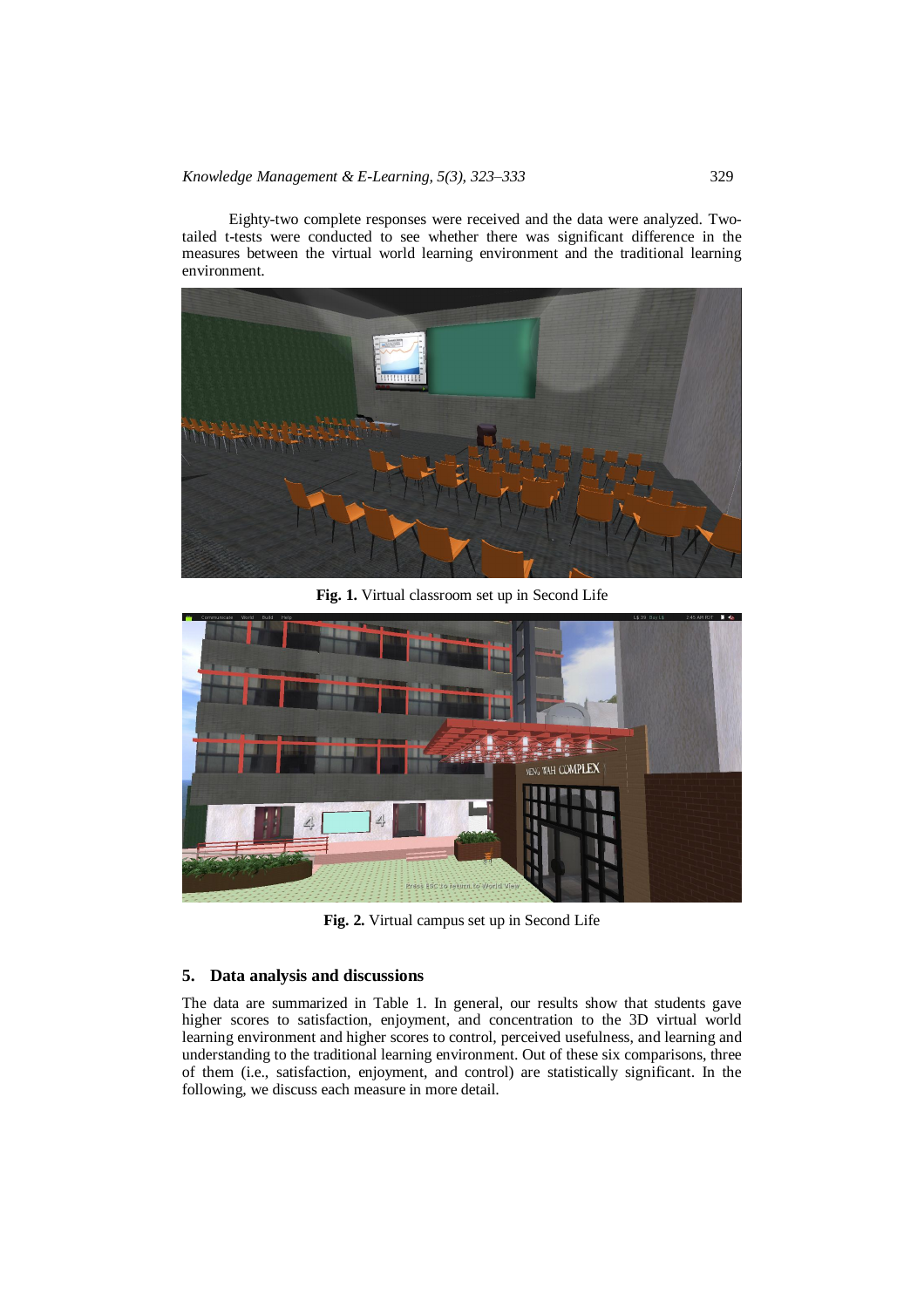#### **Table 1**

Analysis of questionnaire data

| <b>Measures</b>                | 3D Virtual World        | Traditional             | $t$ -test $p$ -value |
|--------------------------------|-------------------------|-------------------------|----------------------|
|                                | Learning<br>Environment | Learning<br>Environment | $(n = 82)$           |
| Satisfaction                   | 5.119                   | 4.951                   | $*0.0657$            |
| Enjoyment                      | 5.393                   | 4.704                   | $***0.0000$          |
| Concentration                  | 4.817                   | 4.689                   | 0.1647               |
| Control                        | 4.047                   | 4.304                   | $**0.0015$           |
| Perceived<br><b>Usefulness</b> | 4.686                   | 4.724                   | 0.6880               |
| Learning and<br>Understanding  | 4.829                   | 4.993                   | 0.1624               |

Note: \*p < 0.1; \*\*p < 0.005; \*\*\*p < 0.0001

Students had statistically better satisfaction and enjoyment when using the virtual world learning environment. A possible explanation is that students enjoyed playing with the avatar in the 3D virtual world which is similar to a video game environment, resulting in a higher satisfaction with this novel technology when compared to traditional classroom learning. Maslow's hierarchy of needs theory has been studied to construct usage motivations of online learning environments (Milheim, 2012). It has been found that self-actualization needs, the highest level of needs, are associated with satisfaction and enjoyment (Cao et al., 2013). The findings in this study may reflect that learning motivation of students and continuance intention on using the virtual world learning environment is high.

Students also felt that they could concentrate better in the virtual world environment, though the difference is not significant. One possible explanation is that they concentrated better on the computer screen when using the virtual world environment. They can be more selective on the virtual world. For instance, they can turn off the sound easily if concentration on visual learning materials is needed. However, it is difficult to concentrate in the traditional classroom due to real world distractions that they cannot easily filter.

Students also found that they did not have good control in the virtual environment. One major reason is that it is not easy for a student to learn the basic skills for navigating and controlling inside Second Life or other similar virtual world environments. Therefore, some students found that it was hard for them to control what the avatar should do or how the avatar should carry out tasks.

In terms of perceived usefulness and learning and understanding, students gave slightly higher score to the traditional learning environment then the virtual world learning environment. We think a possible reason is that students are still more used to the traditional environment and they may not be very familiar with how to learn effectively in the 3D virtual learning environment. However, as the differences between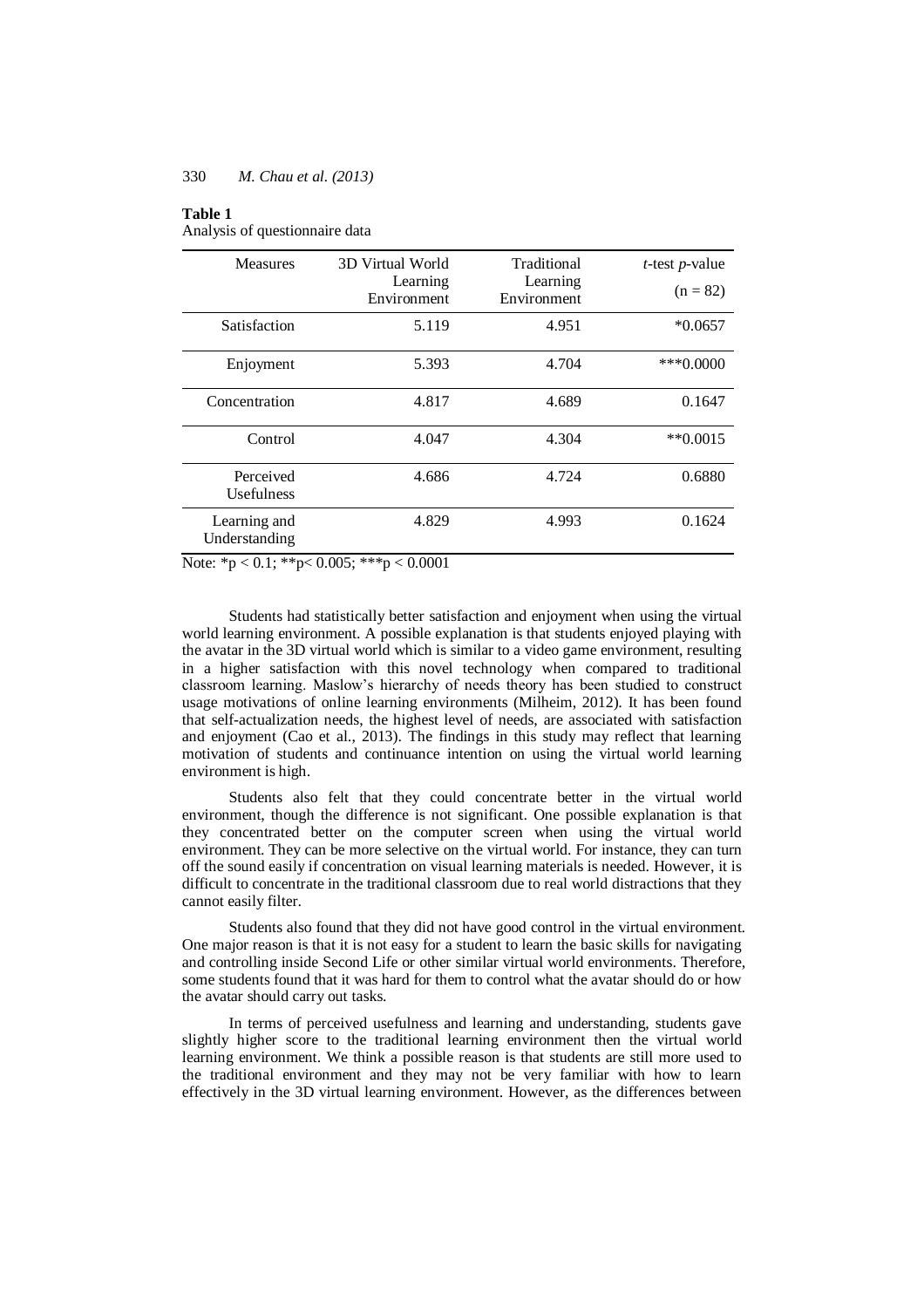the two environments are not significant, it shows that students could achieve the same level of perceived usefulness and learning and understanding in the two environments.

The qualitative comments from students about the virtual world learning environment are also satisfactory and encouraging. Many students found the virtual world learning experience enjoyable and interesting. A number of students considered the interactivity of virtual world learning as an advantage. Some students also considered the flexibility of the virtual world learning as an advantageous feature as it may allow students to study anywhere. Generally, students' comments on virtual world learning are positive. Meanwhile, there are some complaints about the technical issues of the virtual world. Students complained about the time lag due to unstable network connections. Moreover, some students found it difficult to control the avatar and navigate in the virtual world. It took some times for students to get used to the control and navigation.

#### **6. Conclusion**

In summary, based on self-reported data, students enjoyed and were satisfied with the virtual world learning experience. Virtual world learning platforms provide students with interactive and flexible learning environment in which they can personalize their learning experience. Virtual world learning platforms created a game-like immersive environment for enhancing the learning activities with the use of various 3D objects and avatars. Through comparison between the evaluation of 3D virtual world learning environment and traditional learning environment, we found that the game-like characteristics of 3D virtual world learning environment brings better satisfaction and enjoyment to learning when compared with the traditional learning environment. On the other hand, some students found it hard to control the avatar, as they are not familiar with the navigation control in Second Life. We also found that the virtual environment and traditional environment attained comparable score in perceived usefulness and learning and understanding.

We believe that 3D virtual world is of great potential for education. For example, mutual teaching and learning and visualization of learning progresses of students can be facilitated in virtual classes. Students who are afraid of asking questions in front of class can use the private channel in virtual world to communicate with their teachers. This may motivate students to ask more questions in the virtual classes. With this interactive learning experience which may not be achieved in tradition classroom environment, teachers can understand more thoroughly about their students' learning progresses. Teachers can also check out the chat history with students after class to review students' progress or needs carefully. Besides, the flexibility of virtual world learning environment implies that education is no longer bounded by geographical locations. Interactive learning is feasible with use of various communication tools. With the use of virtual world learning platform, students from different parts of the globe can work together and learn interactively from each other anytime, anywhere. The collaboration and communication within the virtual world environment would be beneficial to the achievement of learning outcomes. Students could personalize their learning experience within the virtual world, which allows them to have better learning autonomy. The gamelike immersive environment of virtual world can bring better satisfaction and enjoyment during the learning activities. Although this study only demonstrated a better perception on virtual learning environment, we will further examine self-paced learning in the environment in the future.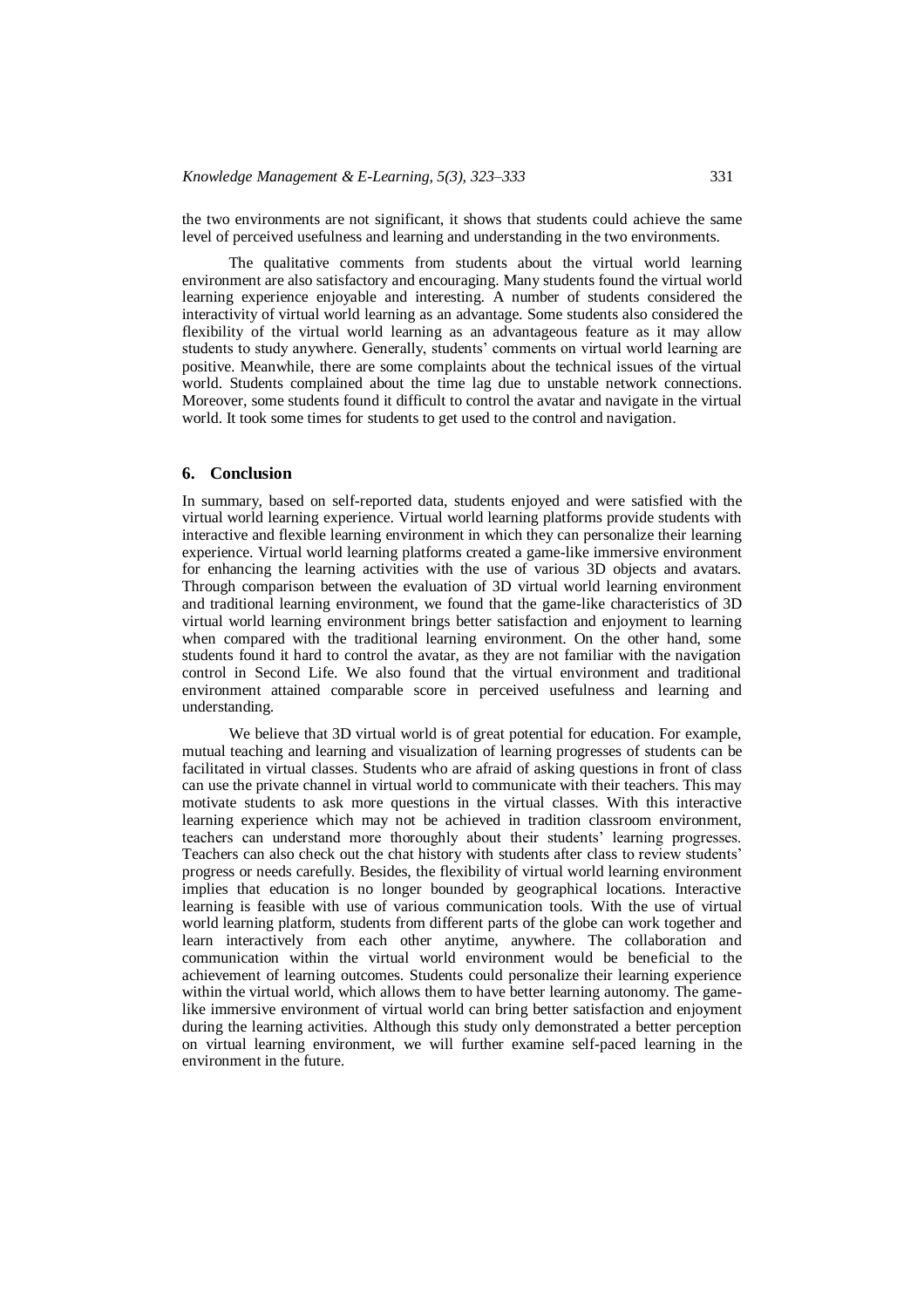#### **Acknowledgments**

The project was supported in part by the following grant: "Exploring the Use of Three-Dimensional Virtual Worlds for Teaching and Learning Activities," HKU Earmarked Teaching Development Grant (project #10100316). We would like to thank Debbie Chu and Ian K. W. Chan for their help in data collection.

#### **References**

- Asgari, M., & Kaufman, D. (2004). Relationships among computer games, fantasy, and learning. In *Proceedings, Educating Imaginative Minds: 2nd Annual Conference on Imagination and Education*. Vancouver, BC.
- Baker, S. C., Wentz, R. K., & Woods, M. M. (2009). Using virtual worlds in education: Second Life® as an educational tool. *Teaching of Psychology, 36*(1), 59–64.
- Berge, Z. L., & Collins, M. P. (1995). Computer-mediated communication and the online classroom in distance learning. *Computer-Mediated Communication Magazine, 2*(4), 6–13.
- Boulos, M. N. K., Hetherington, L., & Wheeler, S. (2007). Second Life: An overview of the potential of 3-D virtual worlds in medical and health education. *Health Information & Libraries Journal, 24*(4), 233–245.
- Bronack, S., Riedl, R., Tashner, J., & Greene, M. (2006). Learning in the zone: A social constructivist framework for distance education in a 3D virtual world. *Proceedings of Society for Information Technology and Teacher Education International Conference* (pp. 268–275).
- Bronack, S., Sanders, R., Cheney, A., Riedl, R., Tashner, J., & Matzen, N. (2008). Presence pedagogy: Teaching and learning in a 3D virtual immersive world. *International Journal of Teaching and Learning in Higher Education, 20*(1), 59–69.
- Cao, H., Jiang, J., Oh, L.-B., Li, H., Liao, X., & Chen, Z. (2013). A Maslow's hierarchy of needs analysis of social networking services continuance. *Journal of Service Management, 24*(2), 170–190.
- Carey, J. (2007). Expressive communication and social conventions in virtual worlds. *ACM SIGMIS Data Base for Advances in Information Systems, 38*(4), 81–85.
- Chau, M., Huang, Z., & Chen, H. (2003). Teaching key topics in computer science and information systems through a web search engine project. *ACM Journal of Educational Resources in Computing, 3*(3), 1–14.
- Chau, M., & Wong, C. H. (2010). Designing the user interface and functions of a search engine development tool. *Decision Support Systems, 48*(2), 369–382.
- Chau, M., Wong, C. H., Zhou, Y., Qin, J., & Chen, H. (2010). Evaluating the use of search engine development tools in IT education. *Journal of the American Society for Information Science and Technology, 61*(2), 288–299.
- Chau, M., Wong, A., Wang, M., Lai, S., Chan, K. W., Li, T. M. H., Chu, D., Chan, I. K., & Sung, W.-K. (2013). Using 3D virtual environments to facilitate students in constructivist learning. *Decision Support Systems*, in press.
- Chen, H., Li, X., Chau, M., Ho, Y. J., & Tseng, C. (2009). Using open web APIs in teaching web mining. *IEEE Transactions on Education, 52*(4), 482–490.
- De Freitas, S., Rebolledo-Mendez, G., Liarokapis, F., Magoulas, G., & Poulovassilis, A. (2010). Learning as immersive experiences: Using the four-dimensional framework for designing and evaluating immersive learning experiences in a virtual world. *British Journal of Educational Technology, 41*(1), 69–85.
- De Freitas, S., & Yapp, C. (Eds.) (2005). *Personalizing learning in the 21st century*. Stafford: Network Educational Press.